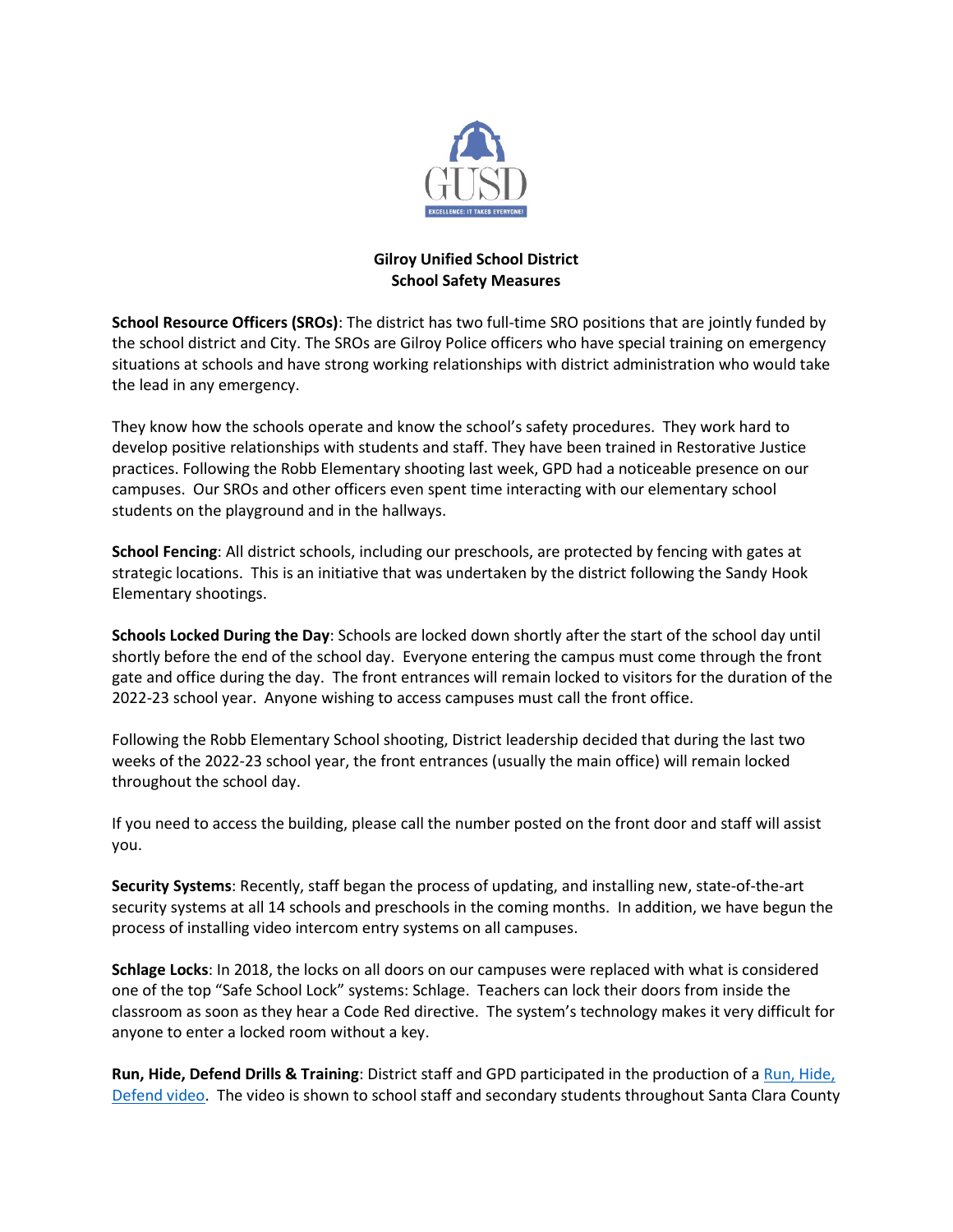at the beginning of every school year. All GUSD staff and participate in a Run, Hide, Defend drill twice every year. The drill is observed by the SRO's and District's Safety Coordinator/Officer and feedback is provided to the principal about what can be improved.

**GPD Tactical Drills**: The Gilroy Police Department, in conjunction with other agencies that would respond in the case of a school shooting, conduct tactical drills at one of our secondary schools during summer break to prepare officers for what to do in the event of an intruder or shooter on campus.

**Comprehensive School Safety Plans**: Every school has a comprehensive school safety plan which includes a section on plans for dealing with an active shooter.

**School Safety Coordinator/Officer**: The district has an Emergency Safety Coordinator/Officer who handles all aspects of the District's safety plans. His expertise as a former police officer has been very helpful to the district. He works closely with the SROs and other officers and attends trainings regularly. He responds to concerns from principals and staff about a wide range of safety issues and is our liaison with a number of agencies. The School Safety Coordinator/Officer and the SROs take a very proactive approach in addressing threats of violence and respond quickly even during the evenings and weekend hours.

**Visitor Sign In/Out on Campuses:** The district has implemented a digital sign-in and sign-out procedure with the Raptor Technologies Visitor Management System. The system checks all visitors at our schools through the national sex registrant database to ensure that no registered offenders gain access to our students during the school day.

**Radios:** The District and school sites use radios for emergency communications. We test with the radios during certain drills. We switched from analog radios to digital radios at school sites that were having issues with dead zones to prevent communication lapses.

**District-Wide Communication Platform**: In the event of a major emergency, GUSD uses the ParentSquare platform for instant parent/guardian notifications. We can notify parents and guardians via text and phone call with ParentSquare alerts if the need arises. It is critically important that the District have updated contact information on file for each of our students, including cell phone number and email address. If you are not receiving regular ParentSquare communication via text or email, please contact the Office Manager at your child's school to ensure your contact information is correct.

In an emergency, critical information will also be communicated on the District's social media platforms: [Facebook,](https://www.facebook.com/Gilroyunifiedschooldistrict) [Instagram](https://www.instagram.com/gilroy_usd/) an[d Twitter.](https://twitter.com/GilroyUsd) If you are not following GUSD on social media, please consider doing so.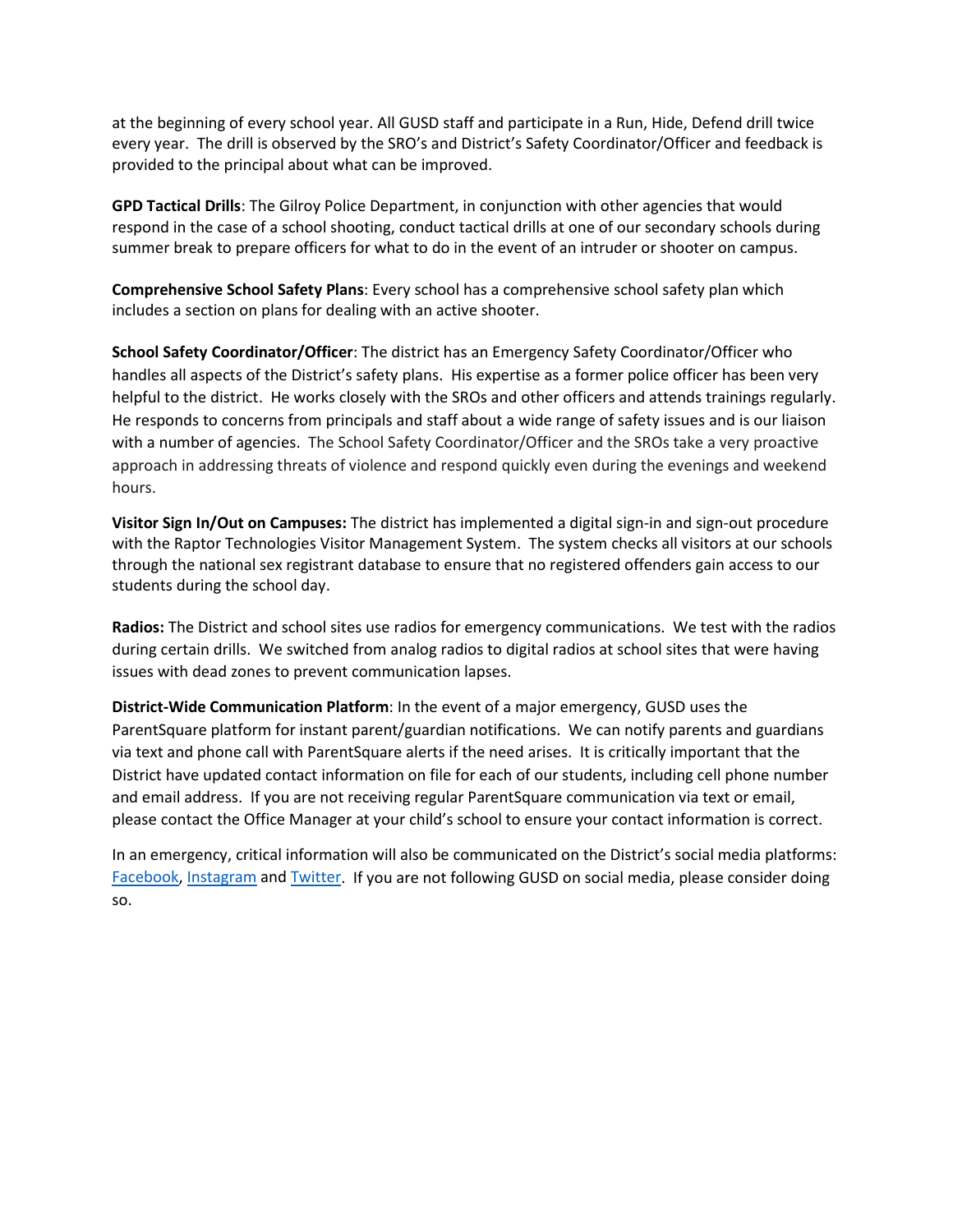

## Distrito Escolar Unificado de Gilroy Medidas de seguridad escolar

**Oficiales de recursos escolares (SRO):** el distrito tiene dos puestos de SRO de tiempo completo que son financiados conjuntamente por el distrito escolar y la ciudad. Los SRO son oficiales de la policía de Gilroy que tienen capacitación especial en situaciones de emergencia en las escuelas y tienen sólidas relaciones de trabajo con la administración del distrito, quienes tomarían la iniciativa en cualquier emergencia.

Saben cómo funcionan las escuelas y conocen los procedimientos de seguridad de la escuela. Trabajan duro para desarrollar relaciones positivas con los estudiantes y el personal. Han sido capacitados en prácticas de Justicia Restaurativa. Después del tiroteo en Robb Elementary la semana pasada, DPG tuvo una presencia notable en nuestras escuelas. Nuestros SRO y otros oficiales incluso pasaron tiempo interactuando con nuestros estudiantes de primaria en el patio de recreo y en los pasillos.

**Cercado escolar:** Todas las escuelas del distrito, incluidos nuestros preescolares, están protegidas por cercas con puertas en lugares estratégicos. Esta es una iniciativa que emprendió el distrito luego de los tiroteos en la escuela primaria Sandy Hook.

**Escuelas Cerradas Durante el Día:** Las escuelas están cerradas poco después del comienzo de la jornada escolar hasta poco antes del final de la jornada escolar. Todos los que ingresan a las escuelas deben pasar por la puerta principal y la oficina durante el día. Las entradas principales permanecerán cerradas para los visitantes durante el año escolar 2022-23. Cualquier persona que desee acceder a las escuelas debe llamar a la oficina principal.

Luego del tiroteo en la Escuela Primaria Robb, el liderazgo del Distrito decidió que durante las últimas dos semanas del año escolar 2022-23, las entradas principales (generalmente la oficina principal) permanecerán cerradas durante el día escolar.

Si necesita acceder al edificio, llame al número que se encuentra en la puerta principal y el personal lo ayudará.

Sistemas de seguridad: recientemente, el personal comenzó el proceso de actualización e instalación de nuevos sistemas de seguridad de última generación en las 14 escuelas y preescolares en los próximos meses. Además, hemos iniciado el proceso de instalación de video porteros en todas las escuelas.

**Cerraduras Schlage:** en 2018, las cerraduras de todas las puertas de nuestras escuelas se reemplazaron con lo que se considera uno de los mejores sistemas de "Cerradura para escuelas seguras": Schlage. Los maestros pueden cerrar sus puertas desde el interior del salón de clases tan pronto como escuchen una directiva de Código Rojo. La tecnología del sistema hace que sea muy difícil para cualquiera ingresar a una habitación cerrada sin llave.